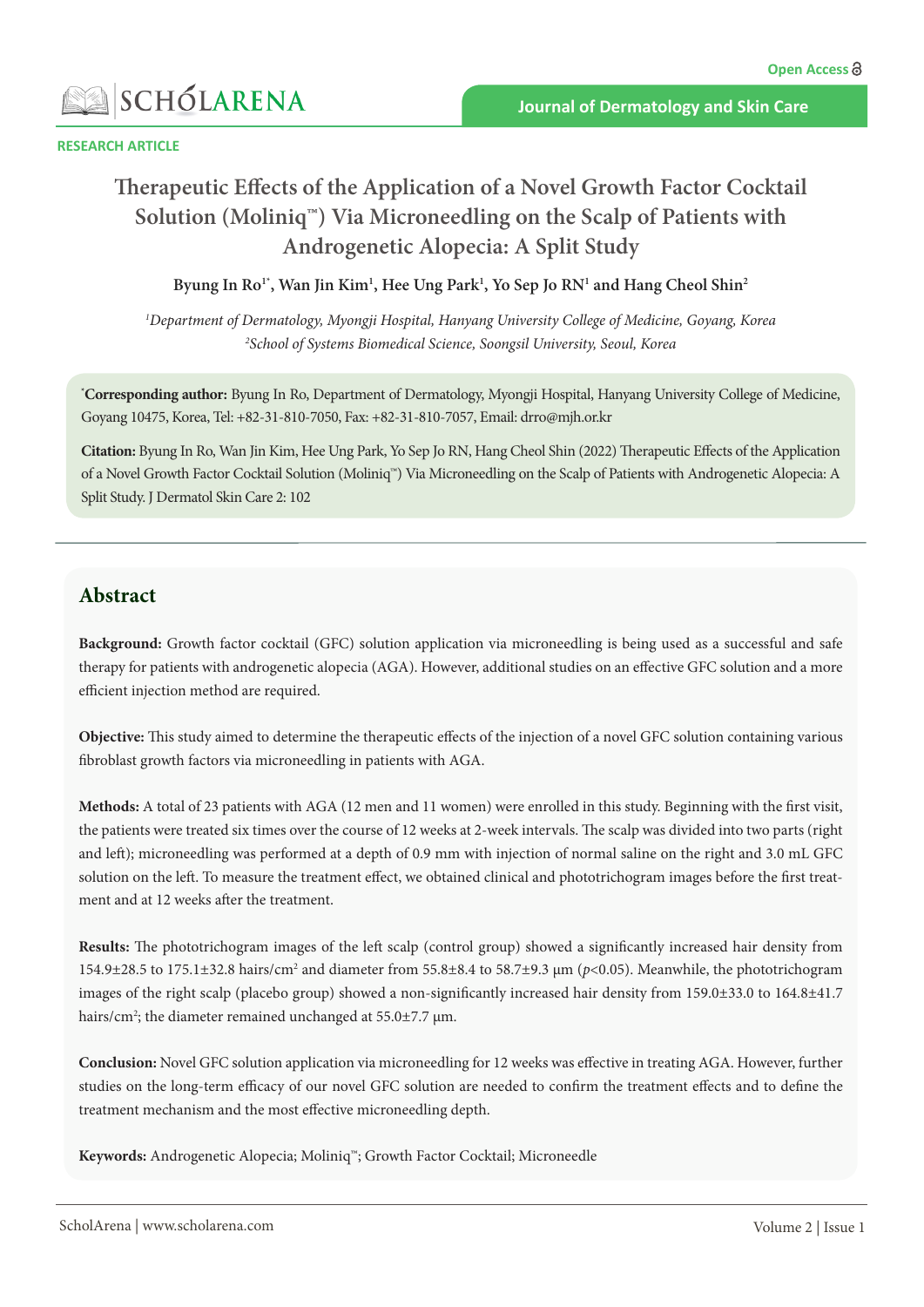## **Introduction**

Androgenetic alopecia (AGA) is the most common hair loss disease causing cosmetic and psychosocial problems [1-4]. Dihydrotestosterone, a potent form of testosterone, causes hair follicles to shrink, resulting in the transformation of terminal hair into vellus hair, which induces AGA [1,3,5-7]. Oral finasteride and dutasteride administration as well as topical minoxidil application have been the most common treatments for AGA to date [1-4,8]. However, it is important to note that the primary goal of treatment is to slow down or stop disease progression and prevent further hair thinning and that improvement may not always be possible [4,8]. Many studies on new treatments to replace traditional treatments are being actively conducted; however, there is still a lack of high-quality evidence [8].

As many studies on various factors contributing to hair growth and differentiation have been actively conducted in recent years, the application of a growth factor cocktail (GFC) solution via microneedling has been used as a successful and safe therapy for patients with AGA [9-18]. Thus far, we have conducted several studies on the composition and injection method of GFC solutions to determine the proper treatment process [12-18]. In previous studies, several patients complained of discomfort owing to bleeding and pain during the procedure [13]. In this study, the treatment effect of the injection of a novel GFC solution at a depth of 0.9 mm using a microneedle and whether the pain that could occur is minimized were investigated.

# **Materials and Methods**

#### **Patients**

The study included 12 men and 11 women from the Alopecia Clinic of the Department of Dermatology at the Myongji Hospital. These patients were aged 26 to 57 years, with the men classified as having Hamilton–Norwood types III, III-Vertex, IV, and V and the women as having Ludwig types I and II. Patients with severe seborrheic dermatitis, infectious or severe inflammatory skin lesions, keloid disease or collagen and elastic fiber disease, immunodeficiency disease, or psychiatric problems; those undergoing treatments that could lead to immunodeficiency; or those undergoing hair treatments within 12 months from the start of the study were excluded.

#### **Materials and Treatment Regimens**



right and left sides for the split test. GFC, growth factor cocktail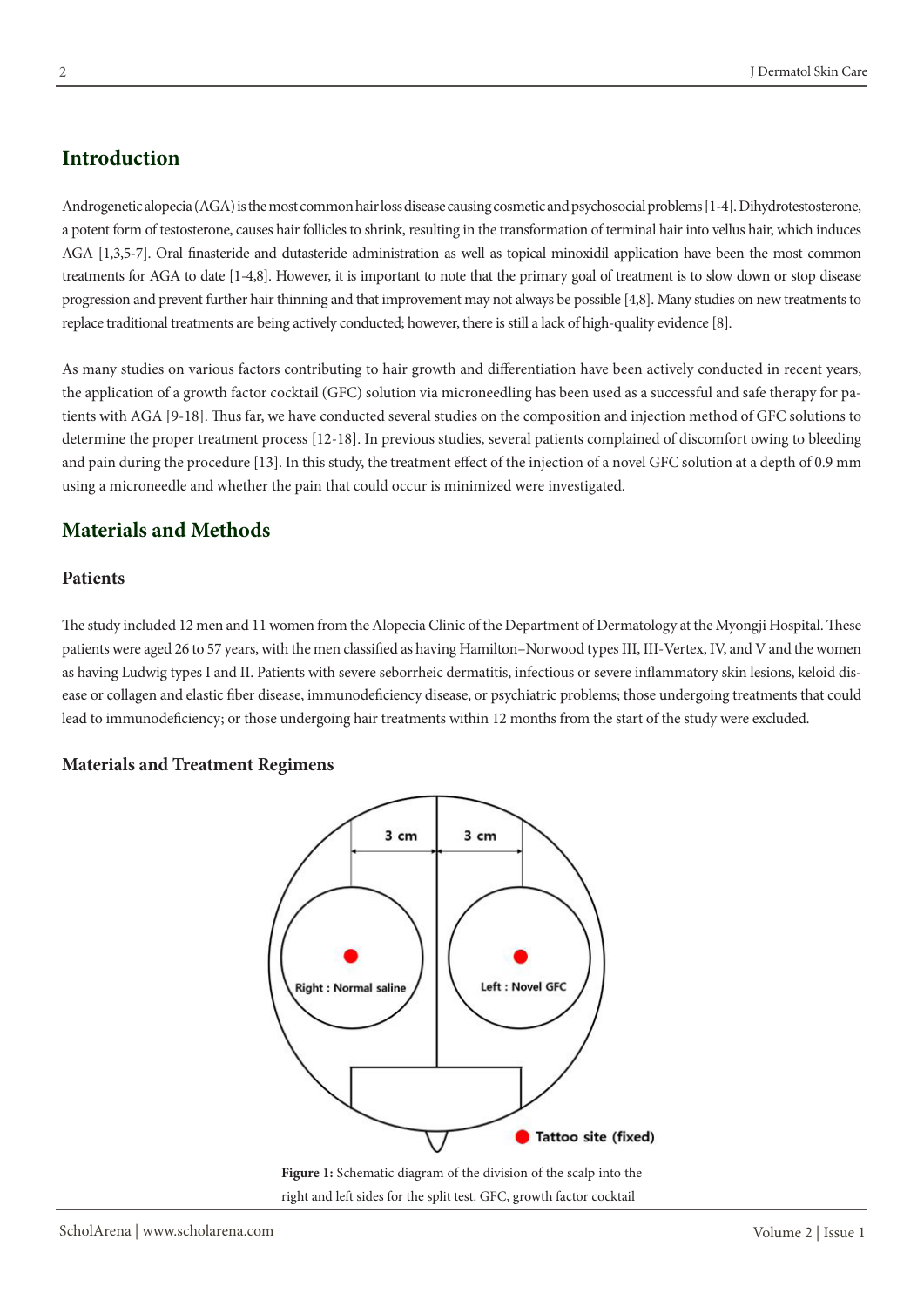Microneedling was used to treat all patients; no specific hair treatment was used. The scalp was divided into two halves on the right and left sides, with each injection site located at 3 cm from the central point. The right side was treated with normal saline and the left side with a novel GFC solution injected at a depth of 0.9 mm using a microneedle (Figure 1).

#### **GFC**

The GFC solution used in this study (Moliniq™; PnP Biopharm, Seoul, Korea) consisted of basic fibroblast growth factor (bFGF, 5 µg/mL), insulin-like growth factor 1 (IGF1, 5 µg/mL), vascular endothelial growth factor (VEGF, 5 µg/mL), stem cell factor (SCF, 5 µg/mL), keratinocyte growth factor (KGF) 1 (5 µg/mL), superoxide dismutase 1 (5 µg/mL), fibroblast growth factor 9 (FGF9, 5 µg/ mL), fibroblast growth factor 5-short (FGF5s, 10  $\mu$ g/mL), and noggin peptide (500  $\mu$ g/mL) (Table 1).

| No.                     | Ingredient                         | <b>PPM</b> |
|-------------------------|------------------------------------|------------|
| 1                       | Basic fibroblast growth factor     | 5          |
| $\overline{2}$          | Insulin-like growth factor 1       | 5          |
| 3                       | Vascular endothelial growth factor | 5          |
| $\overline{\mathbf{4}}$ | Stem cell factor                   | 5          |
| 5                       | Keratinocyte growth factor 1       | 5          |
| 6                       | Superoxide dismutase 1             | 5          |
| 7                       | Fibroblast growth factor 9         | 5          |
| 8                       | Fibroblast growth factor 5-short   | 10         |
| 9                       | Noggin peptide                     | 20         |

**Table 1:** Component ratio of the novel growth factor cocktail solution (Moliniq™)

#### **Microneedle**

The microneedling device (Raffine; Woorhi Mechatronics, Anyang, Korea) comprised nine 33-gauge microneedles that moved vertically (4200–6000 rpm), with a needle depth adjustment of 0.1 to 2.0 mm (Figure 2).



Figure 2: The microneedling device (Raffine<sup>\*</sup>; Woorhi Mechatronics, Anyang, Korea) comprises nine 33-gauge microneedles that move vertically (4200–6000 rpm), with a needle depth adjustment of 0.1 to 2.0 mm

#### **Treatment**

Before treatment, the novel GFC solution was dissolved in 3.0 mL of normal saline. Approximately 3.0 mL of the GFC solution was applied topically on the left side of the scalp and 3.0 mL of normal saline on the right side of the scalp (Figure 1). Microneedling (0.9 mm) was used on both sides, with a total treatment area of 5 cm<sup>2</sup> for each location. For a period of 12 weeks, each patient received six treatments at 2-week intervals.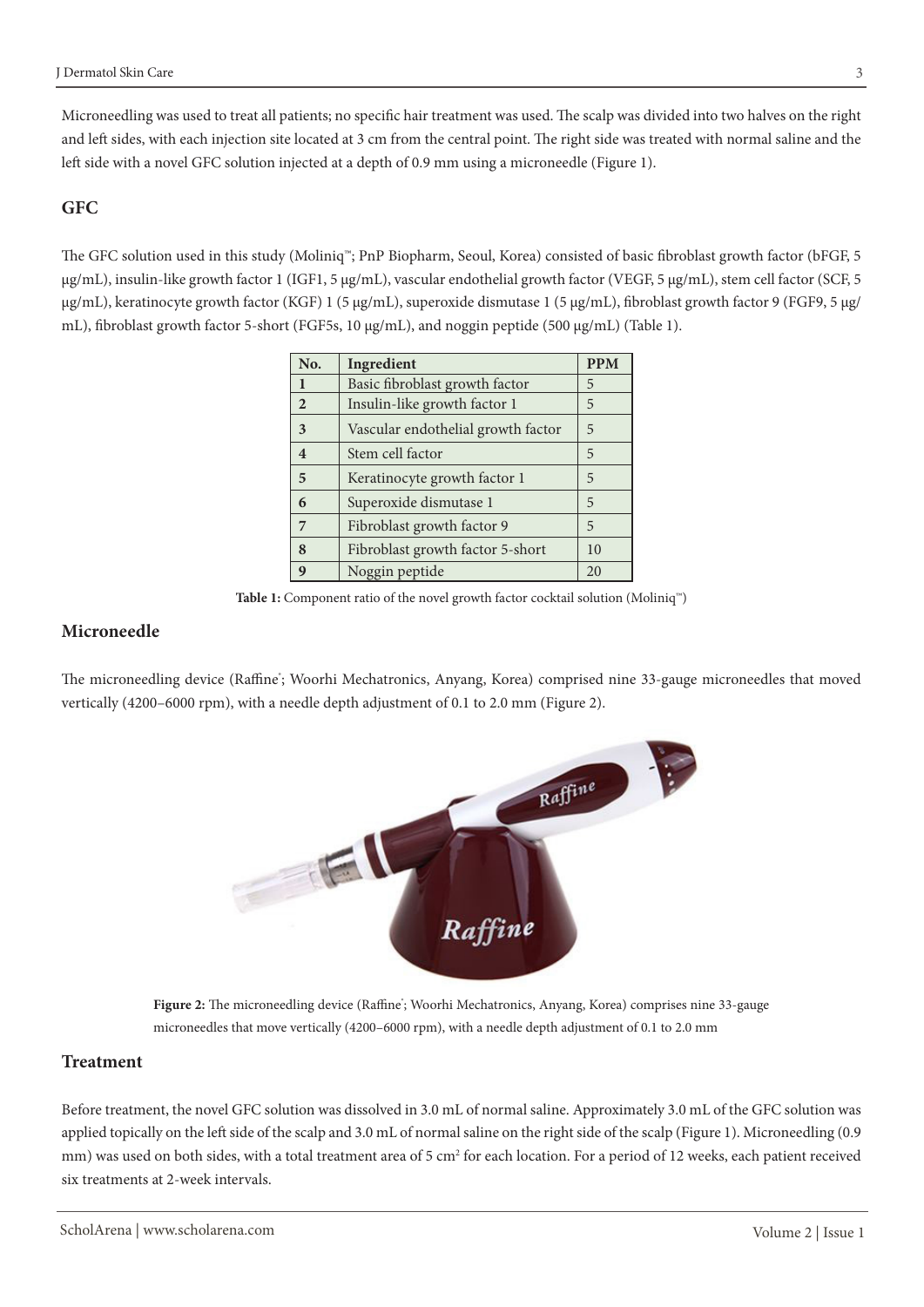To compare the hair density and diameter, we tattooed the right and left injection sites 3 cm from the intended central point. On the tattooed areas, phototrichograms (Folliscope' 5.0; Lead M, Seoul, Korea) were performed immediately before treatment and at 12 weeks after treatment. Based on the phototrichogram images, an unbiased investigator blinded to the study information measured the number and diameter of hair.

#### **Statistical Analysis**

All data were expressed as means ± standard deviations. The Wilcoxon signed-rank test was used to analyze the effectiveness of the treatment in the same patients using STATA/SE version 17 (StataCorp LP, College Station, TX, USA). This method assessed whether the difference following treatment was positive or negative by assessing this tendency. The statistical significance level was set at *p*<0.05.

### **Results**

#### **Patient characteristics**

Of the 24 patients, 23 patients aged 26 to 57 (mean, 40.6±10.9) years completed a total of six treatments every 2 weeks. This study population comprised 12 male patients with a mean age of 40.6±10.2 years and male pattern hair loss type III (n=3), type III-Vertex  $(n=2)$ , type IV  $(n=2)$ , and type V  $(n=5)$  according to the Hamilton–Norwood classification and 11 female patients with a mean age of 40.5 $\pm$ 11.1 years and female pattern hair loss type I (n=8) and type II (n=3) according to the Ludwig scale (Table 2).

|                             |                        | <b>Total</b>    | Men             | Women           |
|-----------------------------|------------------------|-----------------|-----------------|-----------------|
| <b>Patients</b>             |                        | 23              | 12              | 11              |
| Mean age (year)             |                        | $40.6 \pm 10.9$ | $40.6 \pm 10.2$ | $40.5 \pm 11.1$ |
| <b>Pattern of hair loss</b> |                        |                 |                 |                 |
| Hamilton-Norwood type       | <b>MPHL III</b>        |                 | 3               |                 |
| Hamilton-Norwood type       | <b>MPHL III-Vertex</b> |                 | $\overline{2}$  |                 |
| Ludwig type                 | <b>MPHLIV</b>          |                 | $\overline{2}$  |                 |
|                             | <b>MPHLV</b>           |                 | 5               |                 |
|                             | <b>FPHLI</b>           |                 |                 | 8               |
| Ludwig type                 | <b>FPHL II</b>         |                 |                 | 3               |
|                             |                        |                 |                 |                 |

MPHL: Male Pattern Hair Loss; FPHL: Female Pattern Hair Loss

**Table 2:** Baseline characteristics of the study patients

#### **Treatment efficacy and adverse effects**

To compare the hair density and diameter, we obtained clinical and phototrichogram images before the first treatment and after the sixth treatment (Figure 3). The changes in the hair density and diameter between the right and left sides after treatment are shown in Table 3. Based on the phototrichogram images of the left scalp, the hair density increased from 154.9±28.5 to 175.1±32.8 hairs/cm<sup>2</sup> (*p*=0.0003), and the hair diameter increased from 55.8±8.4 to 58.7±9.3 µm (*p*<0.0001). Based on the phototrichogram images of the right scalp, the hair density slightly increased from 159.0±33.0 to 164.8±41.7 hairs/cm<sup>2</sup> (*p*=0.0683), while the hair diameter remained unchanged at 55.0±7.7 µm ( $p=0.6496$ ). The hair density and diameter after 12 weeks of treatment with normal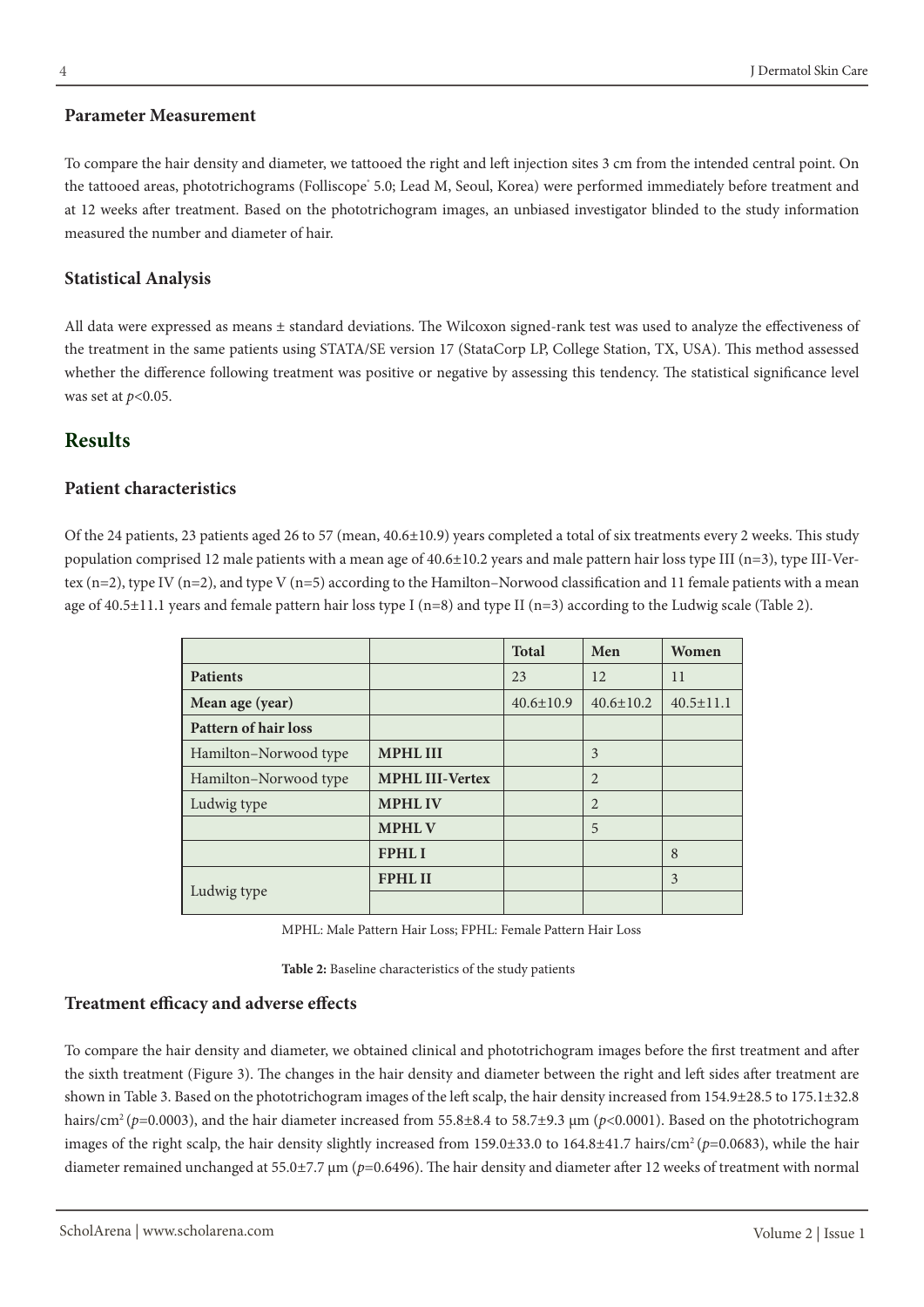saline were not significantly different from those at baseline (Figure 4). However, as the composition of the novel GFC solution was changed, the odor generated during the procedure caused discomfort to both the clinicians and patients. In addition, mild pruritus and pain occurred, but did not significantly affect the patient's quality of life.

|           |                                        | ü    |       |                    |
|-----------|----------------------------------------|------|-------|--------------------|
|           | Hair density (number/cm <sup>2</sup> ) |      |       | Hair diameter (µm) |
|           | Right                                  | Left | Right | Left               |
| Baseline  | 186                                    | 155  | 47    | 43                 |
| Follow-up | 179                                    | 179  | 46    | 44                 |

**Figure 3:** Evaluation of the phototrichogram images after treatment for 12 weeks in patient no. 15, who was categorized as having male pattern hair loss type V. (A: baseline, right side of the scalp; B: after 12 weeks, right side of the scalp; C: baseline, left side of the scalp; D: after 12 weeks, left side of the scalp)

|                           |                     | <b>Baseline</b>  | 12 weeks         |      |            |
|---------------------------|---------------------|------------------|------------------|------|------------|
|                           |                     | $Mean \pm SD$    | $Mean \pm SD$    | Δ    | $p$ -value |
| <b>Hair density</b>       | <b>GFC</b> solution | $154.9 \pm 28.5$ | $175.1 \pm 32.8$ | 20.2 | 0.0003     |
| (number/cm <sup>2</sup> ) | Normal saline       | $159.0 \pm 33.0$ | 164.8±41.7       | 5.8  | 0.0683     |
| Hair diameter             | <b>GFC</b> solution | $55.8 \pm 8.4$   | $58.7+9.3$       | 2.9  | < 0.0001   |
| $(\mu m)$                 | Normal saline       | $55.0 \pm 7.7$   | $55.0 \pm 7.7$   | 0    | 0.6496     |

MGFC: Growth Factor Cocktail; SD: Standard Deviation; Δ: Change.

**Table 3:** Statistical analysis of the changes in the hair density and diameter from baseline to 2 weeks after the sixth treatment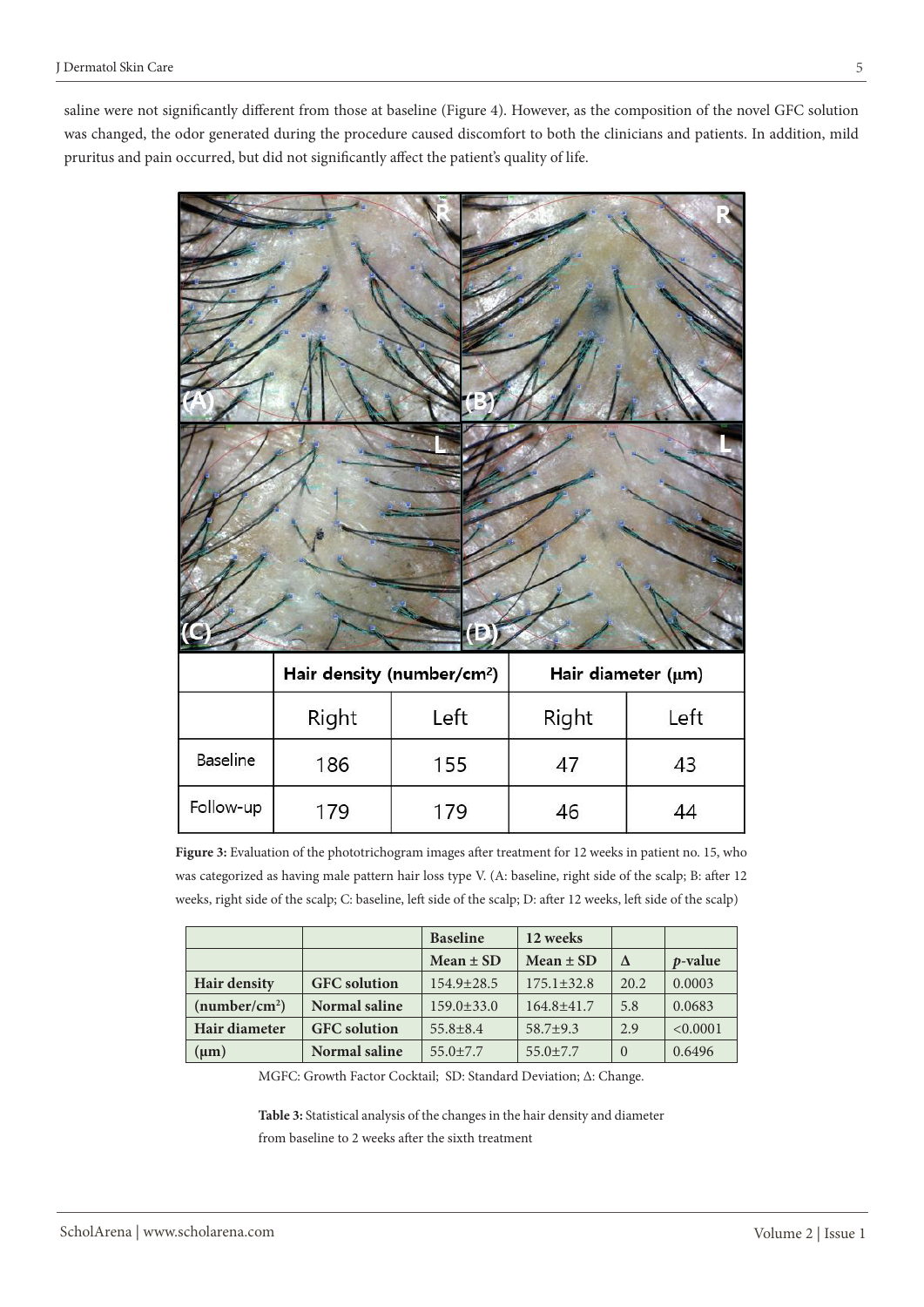

**Figure 4:** Change from baseline to 12 weeks after treatment. The graph shows that the left-side parameters (GFC solution) increased significantly compared with the right-side parameters (normal saline). GFC, growth factor cocktail

### **Discussion**

Male and female pattern hair loss, also known as AGA, is characterized by non-scarring progressive size reduction of hair follicles, with a pattern distribution in predisposed men and women [1,2,8]. It can occur at any age, but is more common after puberty [19]. Male AGA is an androgen-dependent disease with hereditary predisposition, although the route of inheritance is unknown [8]. However, the role of androgens in female patients with AGA is still unclear [8]. In both men and women, AGA is not only a cosmetic issue but can also have a negative impact on patients' quality of life, putting them at risk of depression, stress, and even suicide [19,20]. Currently, the treatments for AGA approved by the FDA include only minoxidil, finasteride, and low-level laser light therapy [1,4]. However, surgical methods, such as scalp skin auto-implantation and follicle autografting, as well as platelet-rich plasma injections and microneedling, have been actively studied [1,2,8].

Some chemical signals that constitute the hair follicle cycle have recently been established [5,10]. They involve gene families, such as FGF, transforming growth factor-β (TGF-β), Wnt pathway, sonic hedgehog, neurotrophins, and homeobox, which are also found in other regenerative systems [5,10]. Among the various cytokines involved in the hair cycle, hair growth factors have been used to treat hair loss in many studies [10,12-18]. Several cases of AGA improvement have been reported in the literature with the use of GFC solutions injected using microneedles, and iontophoresis studies to improve GFC absorption have also been conducted [12-18].

Ocampo-Garza et al. introduced microneedling as an effective treatment for AGA [19]. According to the literature, microneedling has many benefits as a rapid, easy, and inexpensive procedure [11,19]. It can be used in combination with other procedures or medications; when coupled with minoxidil, growth factor, or platelet-rich plasma therapy, it has been shown to be helpful in individuals with AGA [19]. However, there is no standard needle length; the needle should be long enough to penetrate the cutaneous barrier and maximize drug delivery or stimulation, while being short enough to cause minimal pain and skin damage [11,19]. Our previous study has shown that GFC treatment improves hair growth and diameter, with the effect varying depending on the microneedling depth. At a microneedling depth of 0.5 mm, we found that a solution consisting of IGF1, bFGF, VEGF, SCF, KGF2, noggin peptide, and SOD1 significantly improved the hair density and diameter [16]. In addition, a significant improvement was found when a GFC solution consisting of IGF1, stable aFGF, FGF5s, SCF, KGF2, FGF9, noggin peptide, protaetide, and NMN was administered at a depth of 0.8 mm [17]. However, in our previous study in which we used a depth of 1.2 mm, several patients stopped the procedure owing to severe bleeding and pain [13].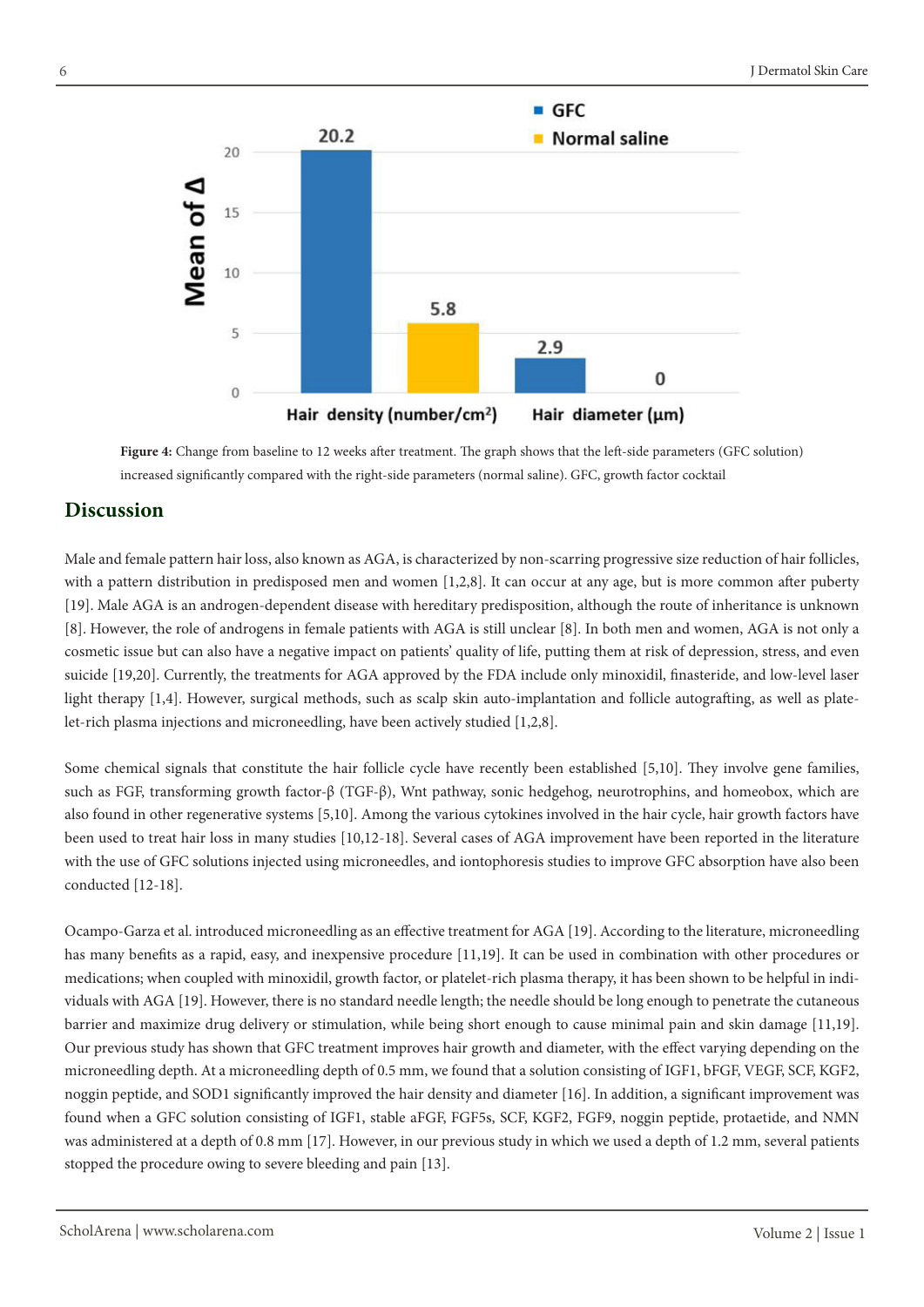In this study, a GFC solution consisting of a total of nine growth factors (bFGF, IGF1, VEGF, SCF, KGF1, superoxide dismutase 1, FGF9, FGF5s, and noggin peptide) was used; bFGF, VEGF, and superoxide dismutase 1 were added as new factors, in contrast to previous studies (Cellcurex™) [13]. A wide range of FGFs, such as fibroblast factor receptor (FGFR) 1, FGFR2, FGFR3, FGFR4, FGF1, FGF2, FGF5, and KGF, are involved in the hair follicle cycle and growth and affect almost all follicle tissues, such as the papilla, matrix, inner root sheath, and outer root sheath [5]. IGF1 is known to increase the number of hair follicles and enhance the growth phase [14,22,23]. It prevents hair follicles from entering a catagen state by stimulating anagen-phase follicle cell proliferation and downregulating the expression of TGF-β1 in hair follicles in a dose-dependent manner [14,22,23]. VEGF is the most researched growth factor [23]. Dermal papillae, keratinocytes of the outer root sheath, and endothelial cells produce VEGF and have been shown to interact with many growth factors, including FGF2, and to play a role in angiogenesis [23]. In addition, SCF, noggin peptide, and SOD1 are also commonly used factors in hair growth procedures as ingredients of GFC solutions [12,15]. In this study, other growth factors were added to the GFC solution, and the depth of microneedling was set to 0.9 mm. Because Westerners generally have a thick scalp, it is better to set the microneedling depth up to 2.5 mm. Meanwhile, Asians have a relatively thin scalp; thus, the most appropriate microneedling depth was set to 0.9 mm in this study. Our analysis showed significant increases in both the number and diameter of hair in the patients with AGA.

In this study, the effectiveness of microneedling was observed in addition to that of the application of the novel GFC solution. In the right scalp, where microneedling was performed only with normal saline, no increase in the hair diameter was observed; however, there was a slight increase in the number of hair. Although the *p*-value was 0.0683, this result can be meaningful when considering the effectiveness of microneedling in several studies [4,8,12,19,21]. Nevertheless, the limitations of this study are the small number of enrolled participants and the short study period. Future studies with a similar group of participants but a sufficiently large sample size and a longer duration of more than a few months are needed to further assess the effectiveness of the treatment. Furthermore, microneedling may result in inaccuracies, depending on the clinician's skills. In this study, the odor produced during the procedure was also uncomfortable for both the clinician and the patient. And mild pruritus and pain did not affect the patient's quality of life. In our opinion, the application of our novel GFC solution via microneedling is an interesting treatment option for AGA with few side effects; therefore, it can be used in patients with severe side effects or poor compliance to traditional therapies.

### **Conclusion**

In this study, the application of a novel GFC solution (Moliniq™) via microneedling for 12 weeks was found to be a successful treatment for increasing the hair density and diameter in patients with AGA. After the novel GFC (Moliniq™) treatment, both the number and diameter of hair increased significantly, and there were no side effects. However, further studies on the long-term efficacy of the novel GFC solution are needed to confirm more accurate treatment effects and to determine the exact treatment mechanism and the most effective microneedling depth.

## **Conflict of Interest**

There is no potential conflict of interest relevant to this article to declare.

## **Acknowledgments**

This study was funded by the Technology Development Program (S2843228), supported by the Ministry of Small- and Medium-Sized Enterprises and Startups (Korea). This study (IRB No. 2021-09-006) is part of the clinical professor research program of Myongji Hospital.

Moliniq™ was provided by PNP Biopharm (Seoul, Korea).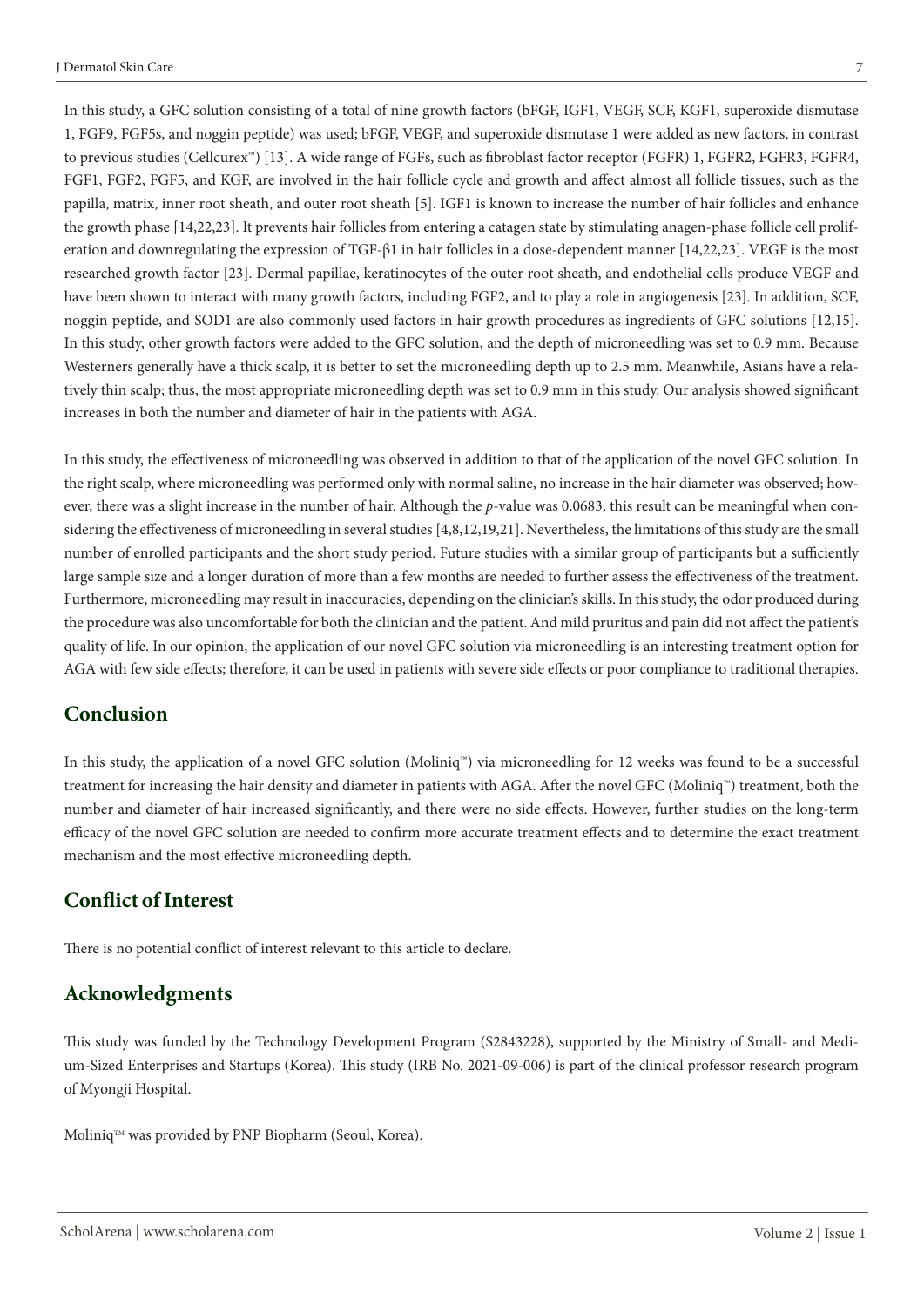#### **References**

1. Adil A, Godwin M (2017) The effectiveness of treatments for androgenetic alopecia: A systematic review and meta-analysis. Journal of the American Academy of Dermatology 77: 136-41.e5.

2. Blume-Peytavi U, Blumeyer A, Tosti A, Finner A, Marmol V, et al. (2011) S1 guideline for diagnostic evaluation in androgenetic alopecia in men, women and adolescents. The British journal of dermatology 164: 5-15.

3. Krupa Shankar D, Chakravarthi M, Shilpakar R (2009) Male androgenetic alopecia: population-based study in 1,005 subjects. International journal of trichology 1: 131-3.

4. Kanti V, Messenger A, Dobos G, Reygagne P, Finner A, et al. (2018) Evidence-based (S3) guideline for the treatment of androgenetic alopecia in women and in men - short version. Journal of the European Academy of Dermatology and Venereology *JEADV* 32: 11–22.

5. Stenn KS, Paus R (2001) Controls of hair follicle cycling. Physiological reviews 81: 449-94.

6. Inui S, Itami S (2013) Androgen actions on the human hair follicle: perspectives. Experimental dermatology 22: 168-71.

7. Imperato-McGinley J, Guerrero L, Gautier T, Peterson RE (1974) Steroid 5alpha-reductase deficiency in man: an inherited form of male pseudohermaphroditism. Science (New York, N.Y.) 186: 1213-5.

8. Kelly Y, Blanco A, Tosti A (2016) Androgenetic Alopecia: An Update of Treatment Options. Drugs, 76: 1349-64.

9. Dhurat R, Sukesh M, Avhad G, Dandale A, Pal A, et al. (2013) A randomized evaluator blinded study of effect of microneedling in androgenetic alopecia: a pilot study. International journal of trichology 5: 6**-**11.

10. Gentile P, Garcovich S (2019) Advances in Regenerative Stem Cell Therapy in Androgenic Alopecia and Hair Loss: Wnt pathway, Growth-Factor, and Mesenchymal Stem Cell Signaling Impact Analysis on Cell Growth and Hair Follicle Development. Cells 8: 466.

11. Dhurat R, Sukesh M, Avhad G, Dandale A, Pal A, et al. (2013) A randomized evaluator blinded study of effect of microneedling in androgenetic alopecia: a pilot study. International journal of trichology 5: 6-11.

12. Lee YB, Eun YS, Lee JH, Cheon MS, Park YG, et al. (2013). Effects of topical application of growth factors followed by microneedle therapy in women with female pattern hair loss: a pilot study. The Journal of dermatology 40: 81-3.

13. Ro BI, Kim WJ, Kang JW, Jo YS, Shin HC (2021) Therapeutic effects of a new long-acting growth factor cocktail (Cellcurex™) injected using a microneedle on the scalp in patients with androgenetic alopecia: A split study. Glob Dermatol 7: 1-4.

14. RO BI, Kang JW, Kim SM, Shin HC (2020) Therapeutic effects of growth factor cocktail (Cellcurin™) containing FGF5s (fibroblast growth factor 5 short) and NMN (nicotinamide mononucleotide) in patients with androgenetic alopecia: A split study. Glob Dermatol 7: 1-5

15. RO BI, Kim SM, Kang JW, Shin HC (2020) Effect of iontophoresis with growth factor cocktail containing fibroblast growth factor 5-short applied to the scalp in patients with androgenetic alopecia - A split study. Glob Dermatol 7:1-4